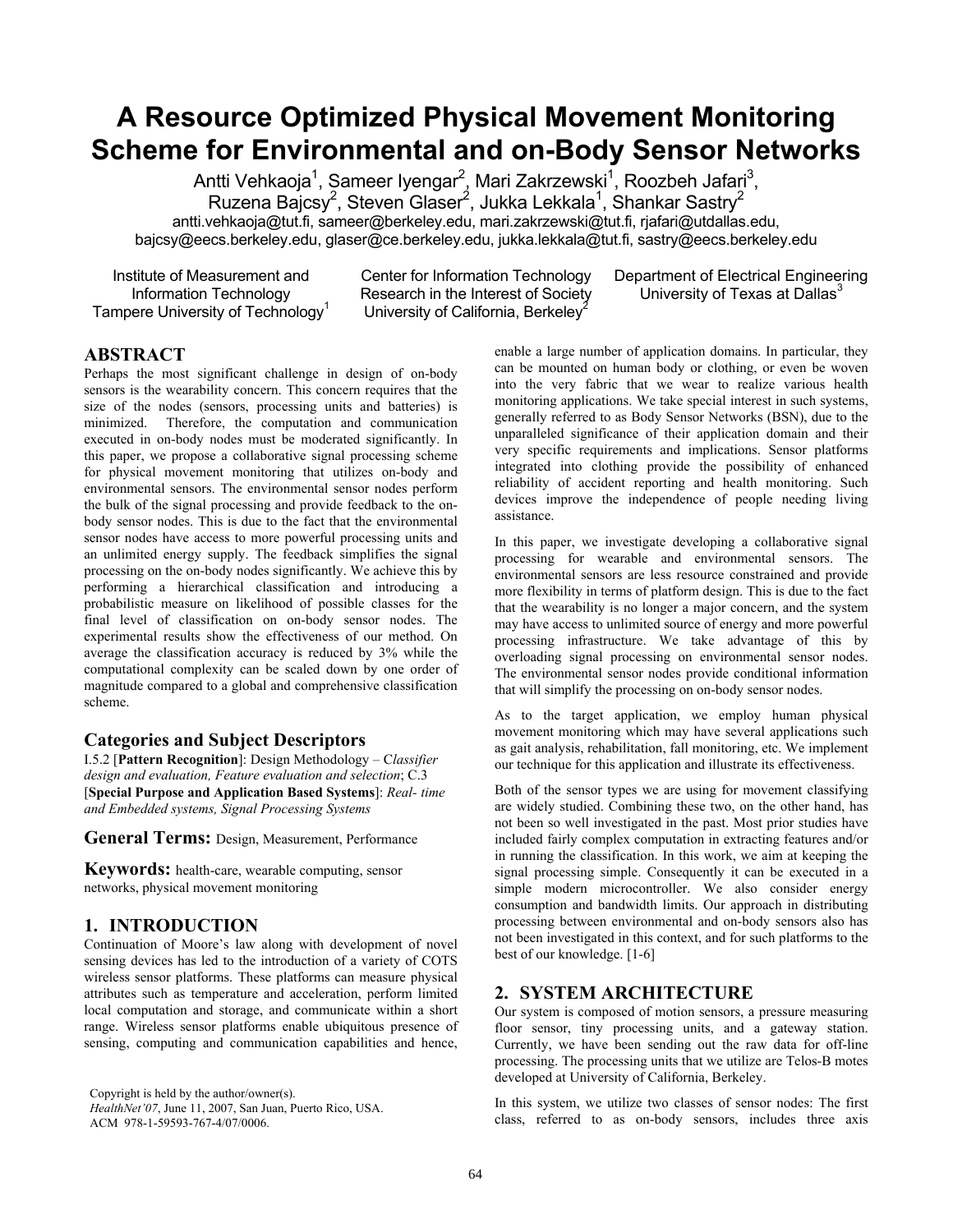accelerometer and two axis gyroscope. The second class, which we call environmental sensor nodes, mainly encompasses sensors that are mounted in the environment. In this particular application, we utilize film type pressure sensor manufactured from EMFi® film [7]. Telos-B motes collect sensor readings from on-body and environmental sensors at the sampling rate of 40Hz and 300Hz respectively.

# **3. SIGNAL PROCESSING**

We propose the following framework for movement assessment and classification of physical activities.

## **3.1 Preprocessing**

From each on-body sensor node, we obtain three readings from the accelerometer and two from the gyroscope. The preprocessing step involves splitting this signal into periods of activity and idleness in order to classify the activity periods as particular movements. For the results presented in this work, we used the signal recorded by our environmental sensor to automatically annotate the beginning and the end of each activity period. We then based on this, automatically selected a predefined time period from the on-body sensor data.

## **3.2 Feature Extraction**

The feature selection is of paramount importance in pattern recognition and classification. High quality features can significantly enhance the accuracy of classification. By observing sensors readings from both on-body and environmental sensors, we have adopted the following initial set of features that can be calculated for all sensor channels: period of the activity, minimum and maximum of difference signal, RMS power of the difference and the original signal, mean value and standard deviation of the signal, and peak-to-peak amplitude of the signal.

Several other complex features for movement recognition has been proposed by other researchers, for example wavelet representations of principal components and independent components of signal samples [4] or features calculated from the frequency domain presentation of the signal [1,5]. These types of features, however, were excluded from our analysis due to their real-time computational complexity on our 16-bit microcontrollers with limited memory. All features currently selected can be implemented on our tiny and low-power processors. We normalized all features by linear scaling to unit variance. Currently, we have implemented our feature extractors in MATLAB, and have preformed our analysis off-line.

## **3.3 Classification**

We utilize the k-nearest-neighbor (k-NN) algorithm [9] to classify movements. Neural network classifiers are a data-driven option, which may better adapt to idiosyncratic motions over time, whereas k-NN provides scalability for distributed sensing platforms. We adopt a k-NN classifier due to 1) the simplicity of implementation, 2) small training set requirement, 3) small memory requirement and 4) its effectiveness.

#### **4. PRELIMINARIES**

Due to the extensive variation of morphologies from medical/biological sensors, potentially many features can be considered on data readings. However, in tightly resource constraint platforms such as on-body sensor networks, the processing may not be capable of calculating a comprehensive list

of features. In this section, we first define a consistency and discriminance measures on features for each class of movements (that is a list of features that can be used to identify each particular movement effectively). Both of these measures are very simple to compute and can therefore be implemented in our hierarchical classifier, which we elaborate in the next section. In addition, we define a probabilistic measure on likelihood of possible classes after each classification step.

## **4.1 Feature Consistency**

Feature consistency is a value of standard deviation of feature values within a single class. It is simply a measure to evaluate if a feature gets coherent values in the class and can therefore be used to describe that class. It does not consider if the feature has similar values in other classes.

## **4.2 Feature Discriminance**

A feature is "discriminative" if its values are consistent across repetitions of each particular movement that is for class and its values in other classes differ from the values in certain class.

Hence, we seek to define the ratio of standard deviation of feature values within a class and the distance from the closest class as the feature discriminance for that particular class. The smaller the value is, the more discriminative the feature is with respect to the particular movement. Therefore, in the case where there exists several features to be communicated with another sensor node, the system may choose the most discriminative features to minimize the communication cost. This may also occur due to bandwidth constraints or time sensitivity in communications (i.e. the communication must be completed by a deadline). Minimizing the number of features will significantly improve the system performance both in terms of reducing the processing and communication overhead. In addition, the features detected and communicated simultaneously may introduce wireless collusion, and may affect system performance adversely.

# **5. PROBLEM FORMULATION**

The objective of this study is to utilize environmental and onbody sensors in a manner that environmental sensors simplifies the processing on on-body sensors, and improves the accuracy of classification. Therefore, we implement a hierarchical classifier as follows:

A preliminary classification is performed on environmental sensor nodes. Consequently, a set of classes, or movements, are conveyed to the on-body sensor nodes. These classes are selected based on maximum likelihood criteria, that is, the target movement is most likely one of the classes suggested by the first phase classifier. In the next level of classification, the on-body sensor node only considers these classes.

## **6. SETUP OF EXPERIMENT**

Six normal volunteers, three males and three females with an average age of thirty perform a set of given movements. The characteristics of the test subjects' vary notably which presumably leads to variance in the feature values.

We use eight different movements in the tests. In all movements, the subjects step on the floor sensor with right leg. The movements are repeated for twenty times to create adequate amount of training and testing data. The movements are: normal walking, stepping partly on the sensor (toe only and heel only),